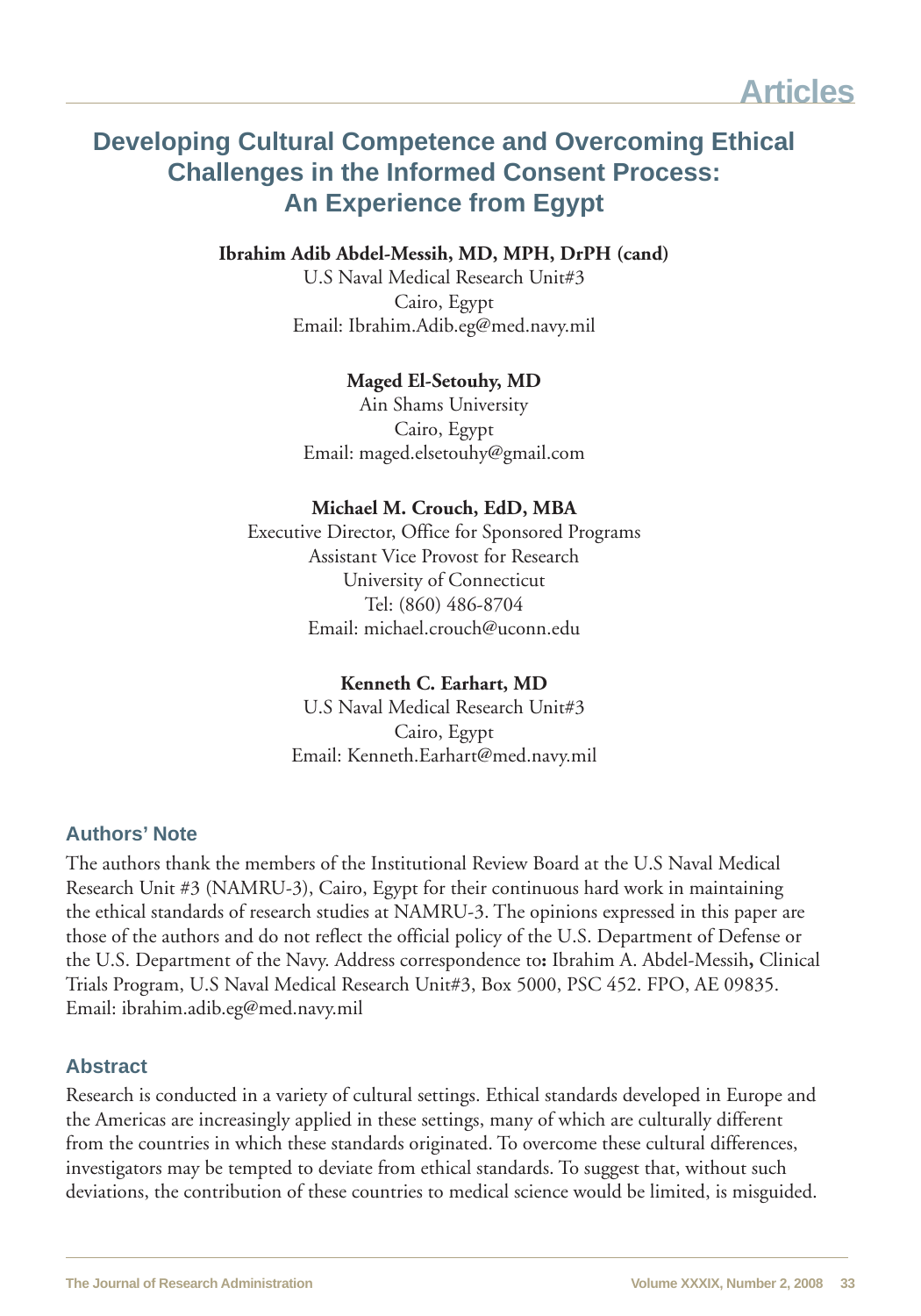The argument that research would be impossible without these deviations, which limit the contribution these countries make to medical sciences, is not accepted. To overcome these challenges, it is important for research administrators, managers and investigators to develop the cultural competence that enables them to establish recruitment and consent procedures consistent with cultural, political, and social practices. This paper presents some of the issues and challenges encountered in conducting research in Egypt. It is hoped that, by sharing these experiences, researchers and research administrators will gain insight into the design, implementation, and management of research in different cultural settings.

*Keywords:* Research ethics, ethical challenges, informed consent, developing countries, Egypt.

#### **Introduction**

Research activities are increasing in size, complexity, regulatory oversight, and cost, creating challenges and pressures on the research system. The ethical conduct of research related to health care in developing countries has been the subject of much recent discussion (Benatar & Singer, 2000; Lansang & Crawley, 2000; Bhutta, 2002; Caballero, 2002), particularly with the increase of research in these countries and the need to address their high burden of disease. Special challenges affect the conditions under which this research is conducted, such as sanitation, standards of care, and specific political, legal, and social contexts.

Wherever research is conducted, it must honor the autonomy and dignity of all persons, and fulfill the principles of respect for persons, beneficence, and justice -- the three basic ethical tenets of the Belmont Report. Although these principles were developed in Western societies, they have been widely adopted and play a significant role in research ethics worldwide. Application of these principles to the conduct of research leads to consideration of informed consent, risk/benefit assessment, and the equitable selection of human subjects.

The principle of respect for persons is embodied in the informed consent process, through which subjects, to the degree they are capable, are given the opportunity to choose what shall or shall not happen to them. This principle is honored when the consent process is informed, understood, and voluntary.

When research is justified on the basis of a favorable risk/benefit assessment, the principle of beneficence is honored. Such an assessment addresses the probability and magnitude of possible harm and anticipated benefits. Possible harms, and their corresponding benefits, may be psychological, physical, legal, social, and economic.

The principle of justice is embodied in the equitable selection of subjects, and seeks to ensure that participants neither suffer undue burden nor benefit disproportionately from their role in research.

To apply these principles globally in a way that protects the rights and welfare of subjects, it is essential that researchers have sufficient knowledge of socioeconomic, political and cultural aspects of the local research context. An effective child assent process, for example, requires an understanding of how different cultures define relationships between parents and their children.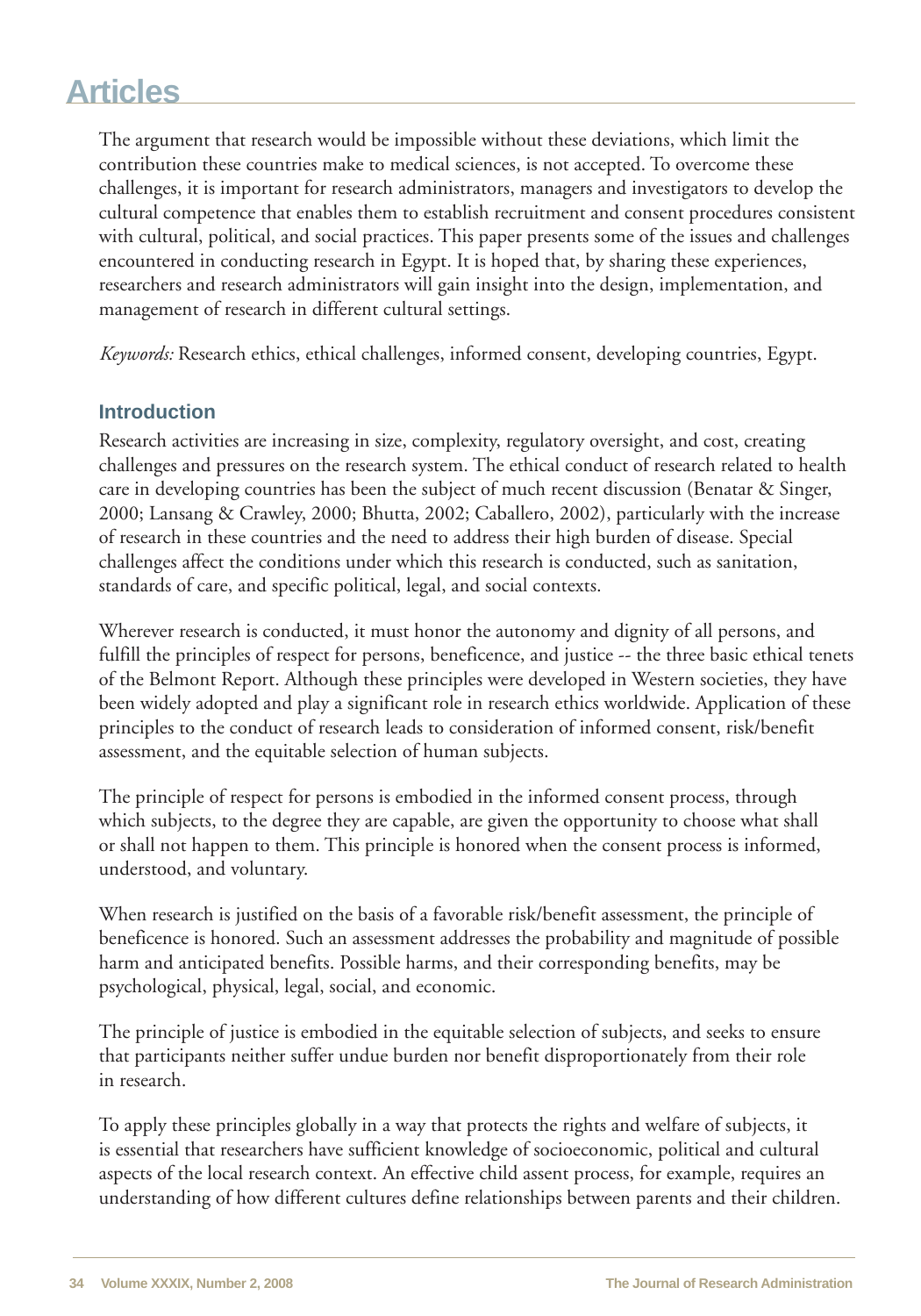Questions that may be considered innocuous in the United States and Western Europe could be offensive elsewhere. Different cultures have different authority structures that influence how researchers address potential coercion.

In this paper, issues and challenges encountered in conducting research in Egypt will be presented to provide researchers and research administrators with insight in the design, implementation and management of research in different cultural settings.

#### *The Egyptian Context*

Egypt is a country of about 75 million people, with diverse cultural beliefs and practices. Egyptians are very religious, and religious principles are noticeable in their daily lives. The population consists primarily of Sunni Muslims (about 90%) and Coptic Christians (about 10%).

As an Islamic country bordering the Middle East, Egypt is an Arabic republic. At the same time, as a country of North Africa with a 5,000-year heritage, it is altogether unique. In every major Egyptian city there are traditions carried over from the time of the Pharaohs; other areas retain the tribal customs originated by the many invaders throughout the centuries.

Family ties are strong in Egypt. Egyptian society consists of a mixture of Middle Eastern family values, taken from different religious rules, whether Islamic or Christian. This mixture of values colours Egyptian decision-making in a way that may be difficult for many people in the west to understand. In Egypt, clan obligations unite extended families – grandparents, aunts, uncles, and cousins -- in good times and bad. Clan elders arbitrate disagreements, even those between husbands and wives, and give opinions on topics ranging from farming techniques to religious obligations.

#### *Issues and Challenges*

### **Informed Consent Document Signatures**

Populations with limited resources are particularly vulnerable, and the high-risk health conditions under which they live can affect both the researchers' and study subjects' assessment of the riskbenefit ratio (Nuffield Council on Bioethics, 2003). Complex documents and legalistic language make it increasingly difficult for prospective subjects to decide about their participation. Truly independent consent may be limited by cultural context and distorted when populations of limited economic means are offered incentives to participate.

The requirement to document consent through a signature or thumbprint may be difficult for investigators working with culturally diverse populations or with individuals who are socially marginalized or involved in illegal activities. In some areas of the world, both individuals and communities have suffered politically, socially, or economically because they signed "legal" forms that resulted in sanctions against them. Signing a document in some communities is always associated with a major life event, and asking research participants to sign a consent form can imply lack of trust.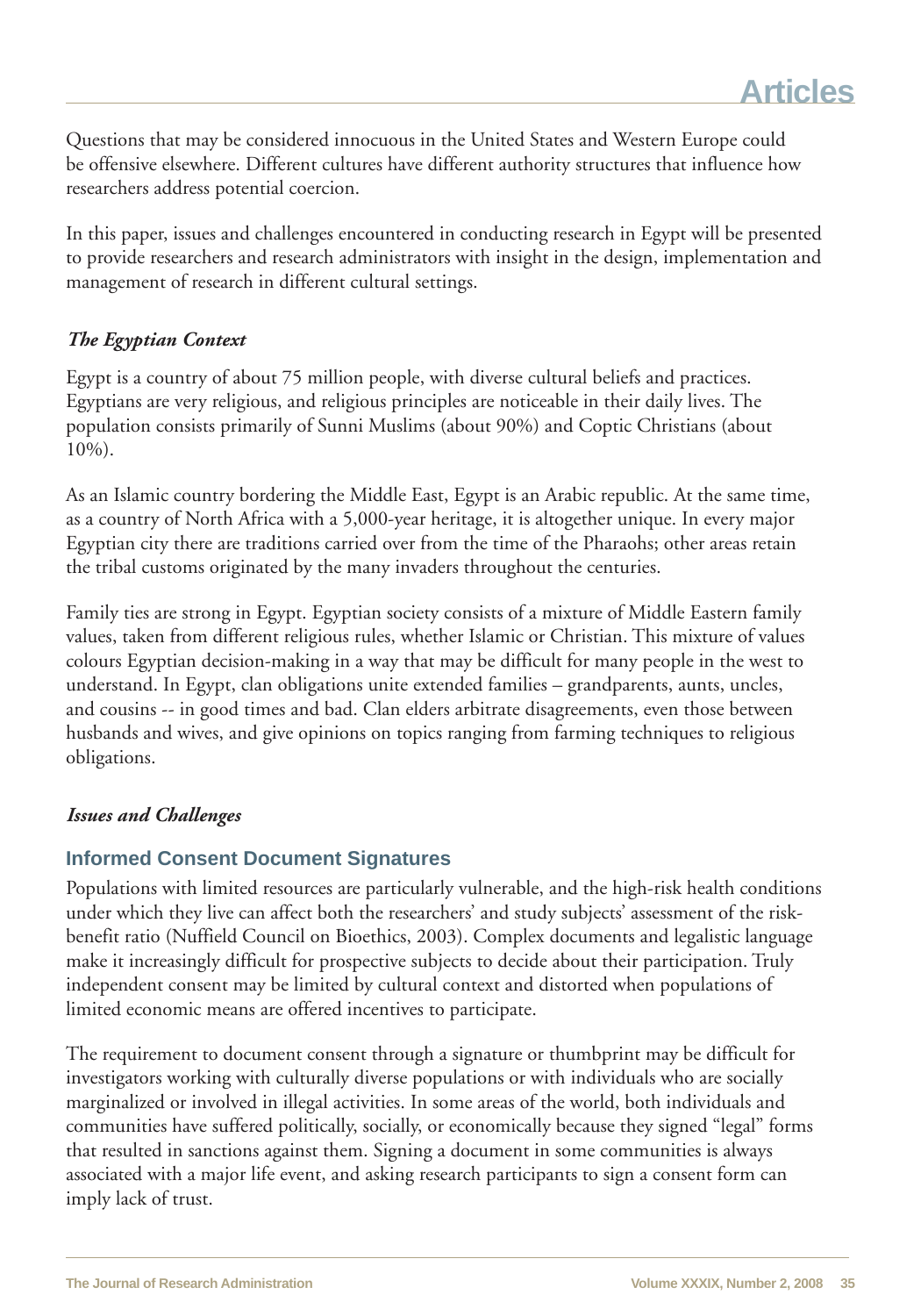#### **Readability and Literacy**

Comprehension of information during consent discussions is often influenced by misunderstandings about research. There are often negative connotations associated with the words "investigation" and "study," and a suspicion of "experimenting" or "practicing on my child." In many African languages, there is no word for research or science; the word used is generally the same as the word for medicine. The concepts of randomization and placebos used in clinical trials can be especially hard to explain, particularly when international researchers are working with communities and individuals who may be illiterate.

#### **Influence of Medical Tradition on Consent**

In many developing countries, medical doctors enjoy a high status and regard as a particularly knowledgeable group. Patients expect health professionals to make decisions for them and are reluctant to choose when given options about their treatment, as they do not question the medical competence in decision-making about their own care. This attitude is routinely applied to health care research, and can result in reduced participant autonomy. Individuals have limited familiarity with the notion of research and research design and find it unacceptable for doctors to express uncertainty regarding the best option available. This places the principal investigator/ clinician at great risk of conflict of interest. In Egypt, it is important to take this medical tradition into consideration.

#### **Influence of Social Structure on Consent**

A critical element of conducting research is the process of obtaining informed consent. Sometimes, in non-U.S. communities, people other than the individual taking part in the research may be required to give permission before the potential subject can be asked to participate. These individuals may include a spouse, a head of household, or a group leader. The investigator must design a consent process that honors local custom. However, another individual's permission should not substitute for a subject's voluntary informed consent, unless that consent process has been waived by an Institutional Review Board (IRB) or equivalent local review committee. Unique cultural, religious, and socio-economic factors in Egypt pose many challenges for researchers obtaining informed consent.

#### **Post- Study Communication**

Another particularly difficult challenge for researchers in developing countries is what happens when the research is concluded. The Declaration of Helsinki (Principle 30) states, "At the conclusion of the study, every patient entered into the study should be assured of access to the best proven prophylactic, diagnostic, and therapeutic methods identified by the study." However, in practice, results are neither communicated to nor discussed with the public. Progress to rectify this issue is desperately needed to ensure concise, accurate IRB study completion standards. In fact, IRBs cannot usually follow up the successive phases of the research and ensure that the succeeding study was properly managed.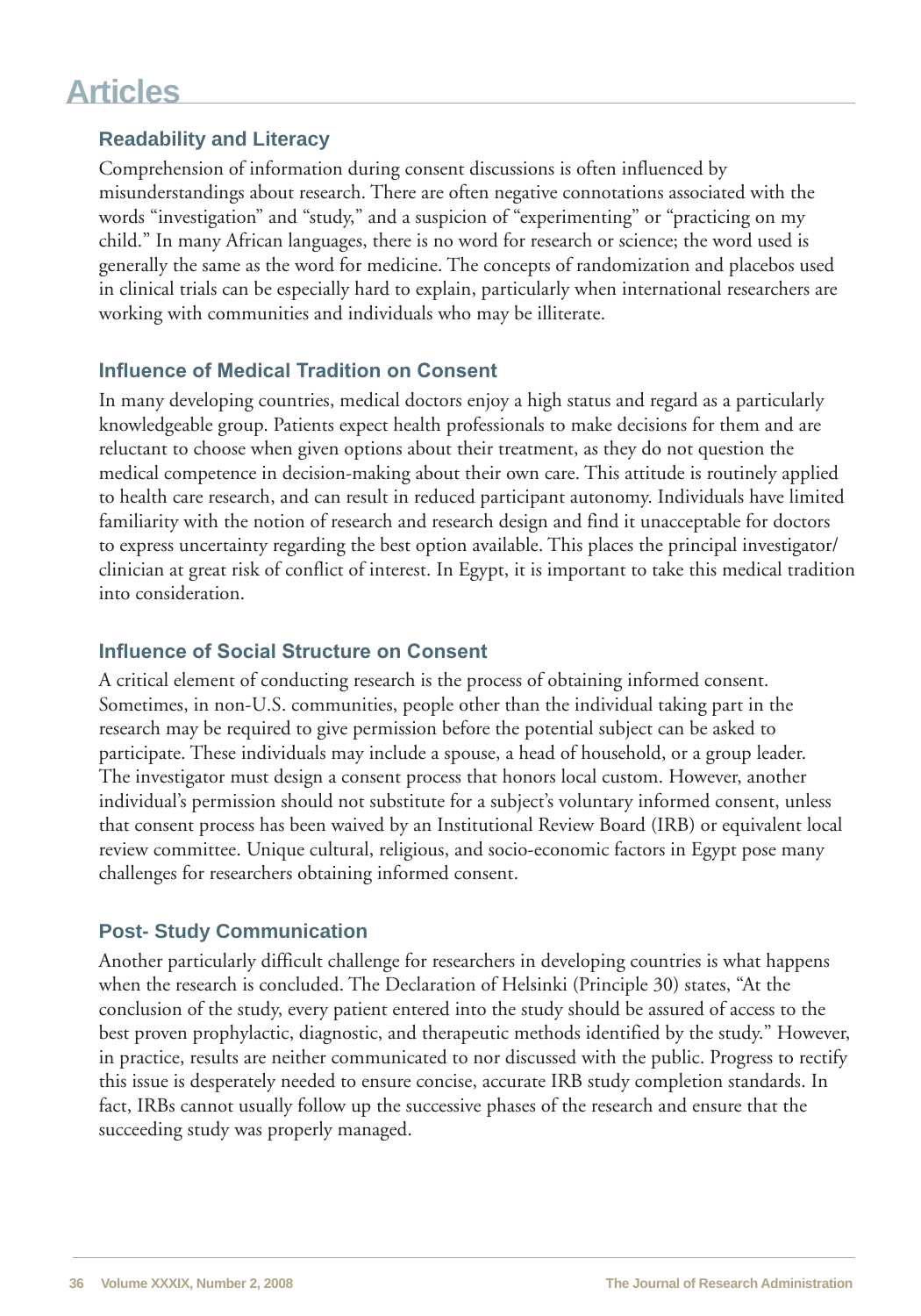#### *Overcoming the Challenges*

#### **Understanding and Sensitivity**

Research managers, administrators, and investigators involved in international research should have some understanding of, and be sensitive to, the social, economic, and political milieu that affects the context in which their research is taking place. This cultural competence would enable them to establish recruitment procedures consistent with cultural, political, and social practices, while developing sensitivity to the individuality of different cultural groups. Lessons learned from genuinely collaborative efforts in multi-center research could be applied in this context.

Disclosure of information should be sensitive to the local context during the informed consent process, and conducted in the local language, employing culturally appropriate idioms and analogies understandable to prospective participants. This obviously entails a need for collaborative partnership between investigators conducting research and local communities.

#### **Novel Consenting Strategies and Maintaining Voluntary Participation**

An experience from Mali (Doumbo & Ogobara, 2005) clearly illustrates the importance of cultural competence. A dynamic approach to obtaining informed consent and to maintaining it over time was developed through a stepwise process. First, permission from the community was sought by a discussion with the group of village elders, who determined that a particular study could proceed. Then focus group discussions were convened with the heads of extended families. Similar discussions were initiated with mothers whose children might become part of the study. Finally, consent of the individual families involved in the research study was obtained. "The consent process was open and better suited to the needs of the population than were more conventional approaches. It generated more confidence by the villagers in the research project and a better understanding for us of the village culture and behavior." the author reported in page 2, second column.

Ethical guidelines for international research offer limited advice on the issue of trust and the need for documentation of consent. However, a number of international guidelines suggest that verbal consent is acceptable when written consent is not feasible, but only when it is properly documented (CIOMS 2002; Council of Europe, 2004; Nuffield Council on Bioethics, 2002, 2005; World Medical Association, 2000; Sims, J. & Kuhnlein, H. V, WHO-CINE Indigenous Peoples and participatory health research, 2003). Audio-taping the consent process or ensuring an independent witness for verbal consent are other options for documentation. When audiotaping is inappropriate or an independent witness is not available, researchers should document in field notes that consent was obtained (Marshal, 2006).

Once subjects have been enrolled, strategies to maintain their voluntary participation need to be considered and reviewed by the IRB. Helpful strategies include additional home visits and educational and social activities. Special consideration and monitoring to avoid coercion is needed in certain circumstances, such as pressure to enroll within a defined period of time, competitive enrollment rates between sites, or payment to the research team for the number of subjects enrolled.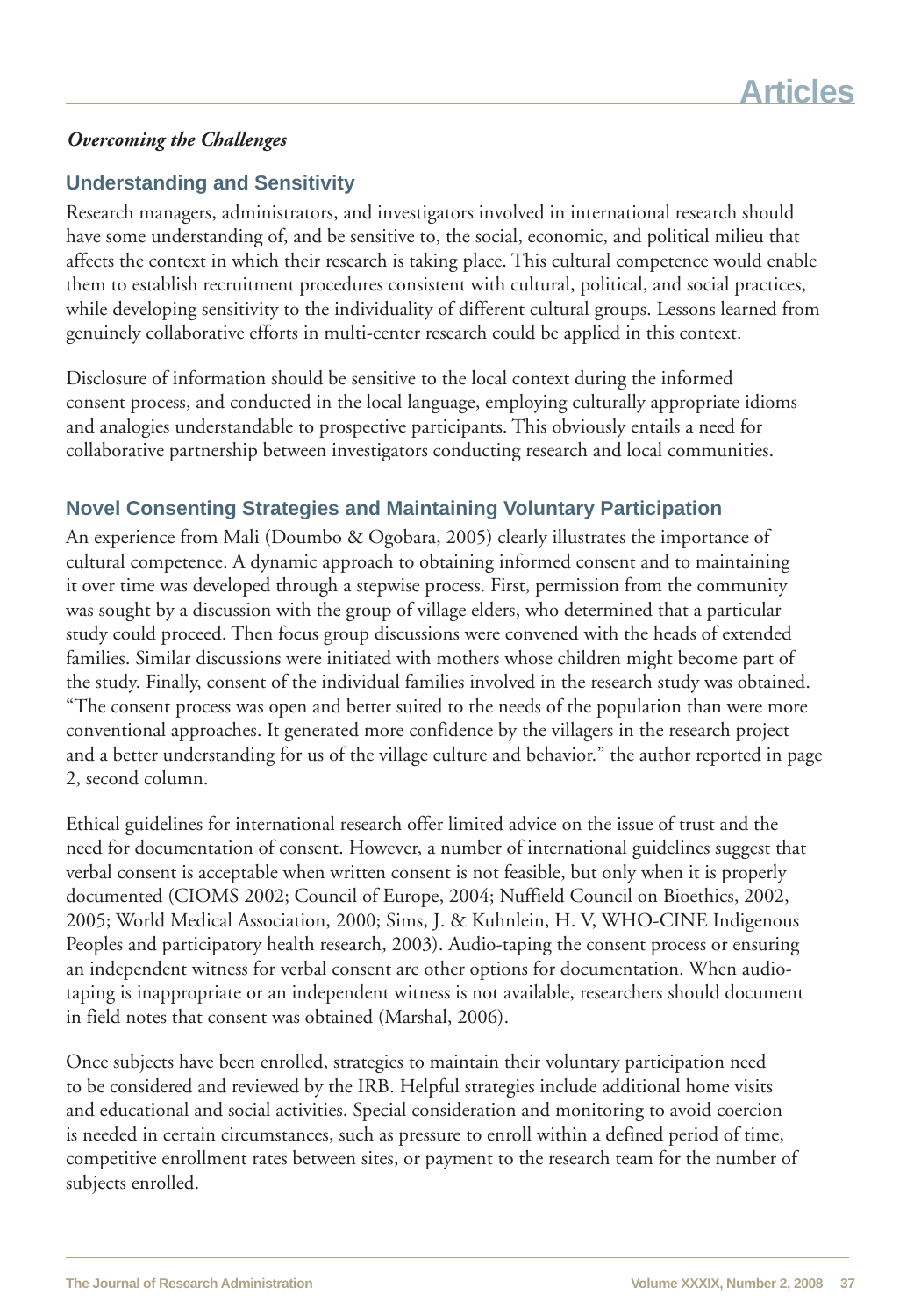### **Sharing Information**

Local knowledge and the reputation of the research institution influence the decision to participate in the study. Sharing information about the study with credible local organizations – government health services, for example – is important, because the population will check with these sources about the research projects. One way to earn the confidence of the community is to provide medical care while the study is being conducted. In rural regions of developing countries where medical care is limited or nonexistent, the research team must often set up its own clinic. Providing standard care for both study participants and others in the community during a research project where the team is the sole source of medical care can be a form of community compensation. Studies in developing countries should generally guarantee care for volunteers who experience serious adverse events – not only during the study, but after it has been completed. Care must be taken to ensure that the provision of these services does not induce participation in a study that may not be in the community's best interest. This ethical dilemma remains unresolved, and a source for concern. It is often difficult for potential participants to evaluate the risk/benefit ratio of a study. Perceived benefits, frequently including access to good health care, may exert the strongest influence.

### **Strengthening and Promoting Ethical Committees**

The role of IRBs in developing countries should be strengthened and promoted by international institutions to help them resist political, economic, or institutional pressures. This role is strengthened with proper structure and when members' profiles, their independent finance, and their relationships with public institutions are defined.

#### **Adequacy of the Administrative Support for Institutional Review Board/ Informed Consent**

It is incumbent upon local investigators to have performed an audit of the resources available for study support. This includes staffing, communications, transport and general access to dispersed study populations. Sufficient resources to address recordkeeping, whether manual or electronic, need to be assured. For example, tailored software is now available for records management of IRB documents. However, the relative adequacy of local financial resources needs to take this into account, and satisfactory alternative means of recordkeeping (and record retrieval) need to be in place.

### **Focused Training of Research teams**

In both wealthy and poor countries, training in research ethics must be enhanced for investigators in all settings, particularly when studies involve participants challenged by poverty or low literacy. Minimally, research team members should be trained to obtain informed consent in a manner that is both culturally and linguistically appropriate. Moreover, capacity building is necessary to insure that IRBs in developing and industrialized nations understand the need for culturally appropriate strategies for obtaining consent to research in international settings.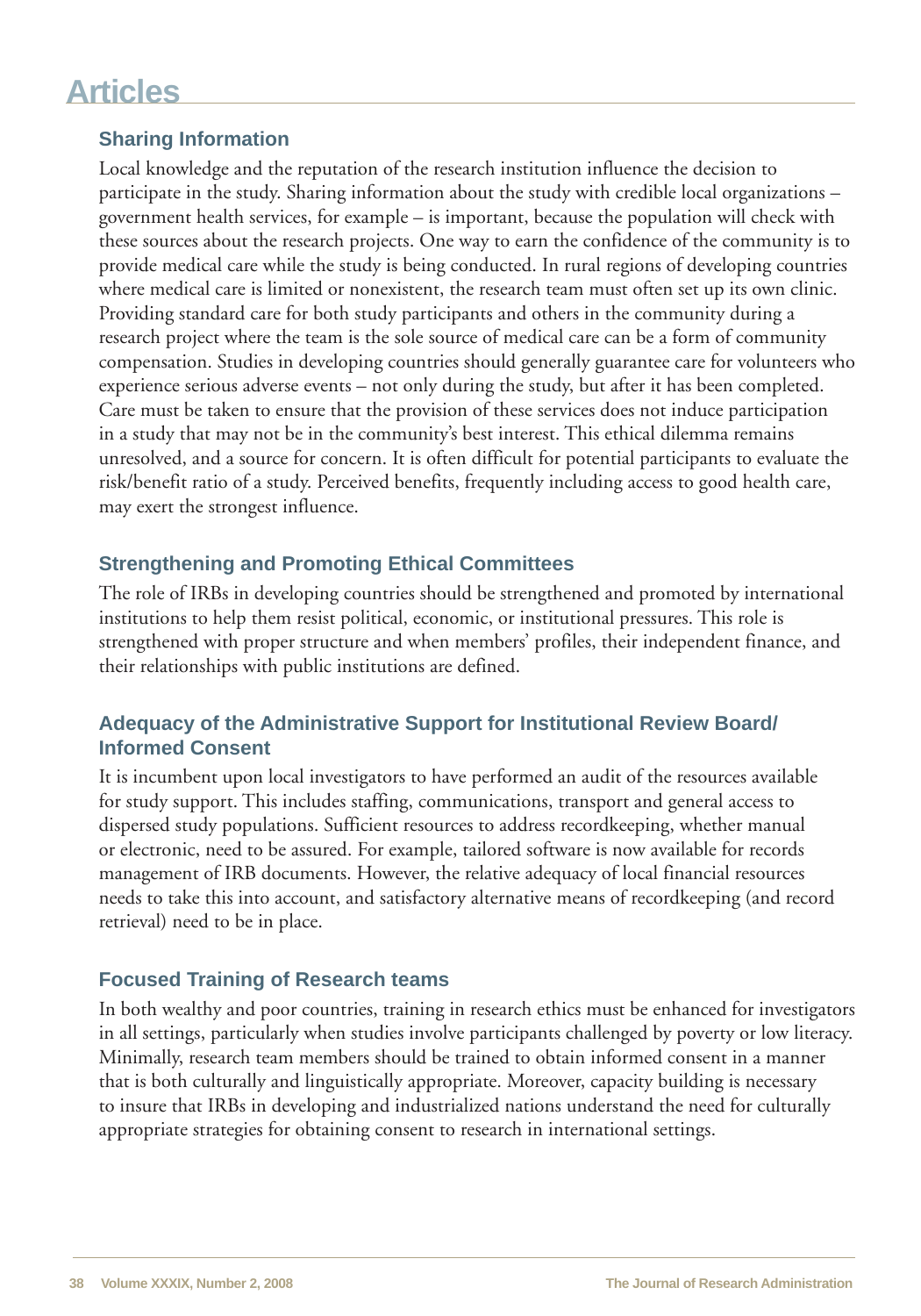#### **Studies to Assess Research Understanding**

There is an increased need for studies to evaluate subjects' levels of understanding of research components, as well as more systematic investigations on informed consent practices for research conducted in international contexts. Such studies can also evaluate the characteristics of participants and their circumstances that are thought to have a critical influence on informed consent. They will improve our understanding of the process, written information, the experience of subjects and strategies that work best. Comparing data from similar studies in developed and developing countries could also illuminate any differences or similarities in the quality of informed consent in the two settings. Greater attention should be given to the development of approaches and analytical tools for assessing social and ethical challenges to informed consent.

These data will not only give researchers an understanding of how they are doing now, but will also be useful to identify differences in the consent process as it relates to different study populations, study designs, and other factors. It is hoped that through this process, continual changes to improve the consent process by researchers throughout the world will result in better informed prospective study subjects and continued excellence in research. The international research community has to share information and debate questions relevant to ethics of research in developing countries and to foster dialogue on ethical issues among actors in the scientific and decision-making communities involved in medical research, with regard to ethical considerations.

#### **Conclusion**

Ethical issues apply globally. The Eastern Mediterranean Region, World Health Organization (WHO) has established basic guidelines for exercising research ethics in the Middle East *(http:// www.emro.who.int/his/medicalethics.htm)*. Basic ethical principles are consistent with the rich cultural environment of Egypt. How these principles are applied to research in Egypt must take into consideration the cultural context. Egypt's unique cultural context leads to many challenges that require innovative and creative approaches, some of which are described in this manuscript. Egyptian scientists are eager to adapt and apply the latest scientific advances to their country. Egypt is forming IRBs to support a growing interest in research, and beginning to address its related ethical issues. Egyptian scientists must apply their cultural experiences, must bring in community and non-scientific leaders, and conduct and document healthy ethical discussions about research to find the best methods to adapt global ethical principles into their unique local context. Lastly, these practical experiences and challenges must be shared with other researchers to develop cultural sensitivities among the research community and ensure that the rights of human subjects are protected. Studies to evaluate and assess the level of understanding of research subjects to the research elements can serve as a good monitoring tool.